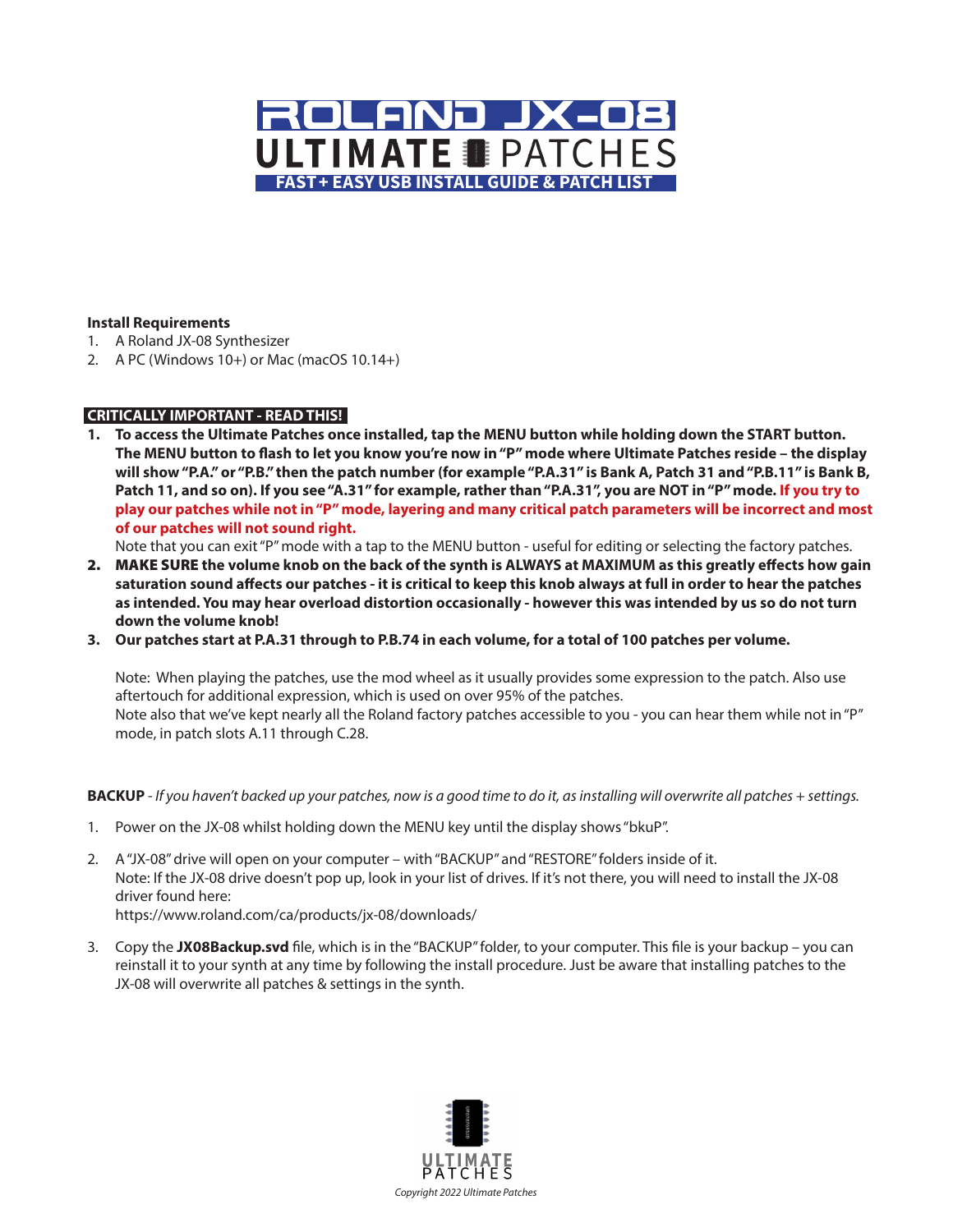

**INSTALLATION** *- If you haven't loaded patches into your JX-08 before, here's how to do it:*

- 1. Power on the JX-08 whilst holding down the MENU key until the display shows "bkuP".
- 2. A "JX-08" drive will open on your computer with "BACKUP" and "RESTORE" folders inside of it. Note: If the JX-08 drive doesn't pop up, look in your list of drives. If it's not there, you will need to install the JX-08 driver found here:

https://www.roland.com/ca/products/jx-08/downloads/

3. Copy the contents of the JX-08 Ultimate Patches Volume folder into the "RESTORE" folder (eg for volume 1, copy the **JX08Backup.svd** file – which is in the "JX-08 Ultimate Patches Volume 1" folder – into the "RESTORE" folder). Now press the flashing MANUAL key on the synth and wait until the synth displays "dOnE". Reboot your synth. You're ready to play once you go into "P.A." mode (tap the MENU button while holding down the START button). Our patches start on P.A.31 through to P.B.74. Enjoy!

The music played in our YouTube videos is played as a demonstration of the patches and is not included. Also, if you have any questions, feel free to contact us via the contact page on our website **UltimatePatches.com** — we usually respond within a few hours, and usually the same day!

**Legal:** Use these patches freely to create musical ideas and songs with — they can be used in personal or commercial recordings or playing live. None of the patches can be redistributed for free, and/or resold in any way. The compositions in the sequences and Youtube video demo are copyright protected via their respective owners, and are used in the sequences only for demonstration purposes of the patches. Much of the original music in the Youtube video demo / sequences is available for purchase or licensing for your own recordings; contact support@ultimatepatches.com for more information.

**\_\_\_\_\_\_\_\_\_\_\_\_\_\_\_\_\_\_\_\_\_\_\_\_\_\_\_\_\_\_\_\_\_\_\_\_\_\_\_\_\_\_\_\_\_\_\_\_\_\_\_\_\_\_\_\_\_\_\_\_\_\_\_\_\_\_\_\_\_\_\_\_\_\_\_\_\_\_\_\_\_\_\_\_\_\_\_\_\_\_\_\_\_\_\_\_\_**

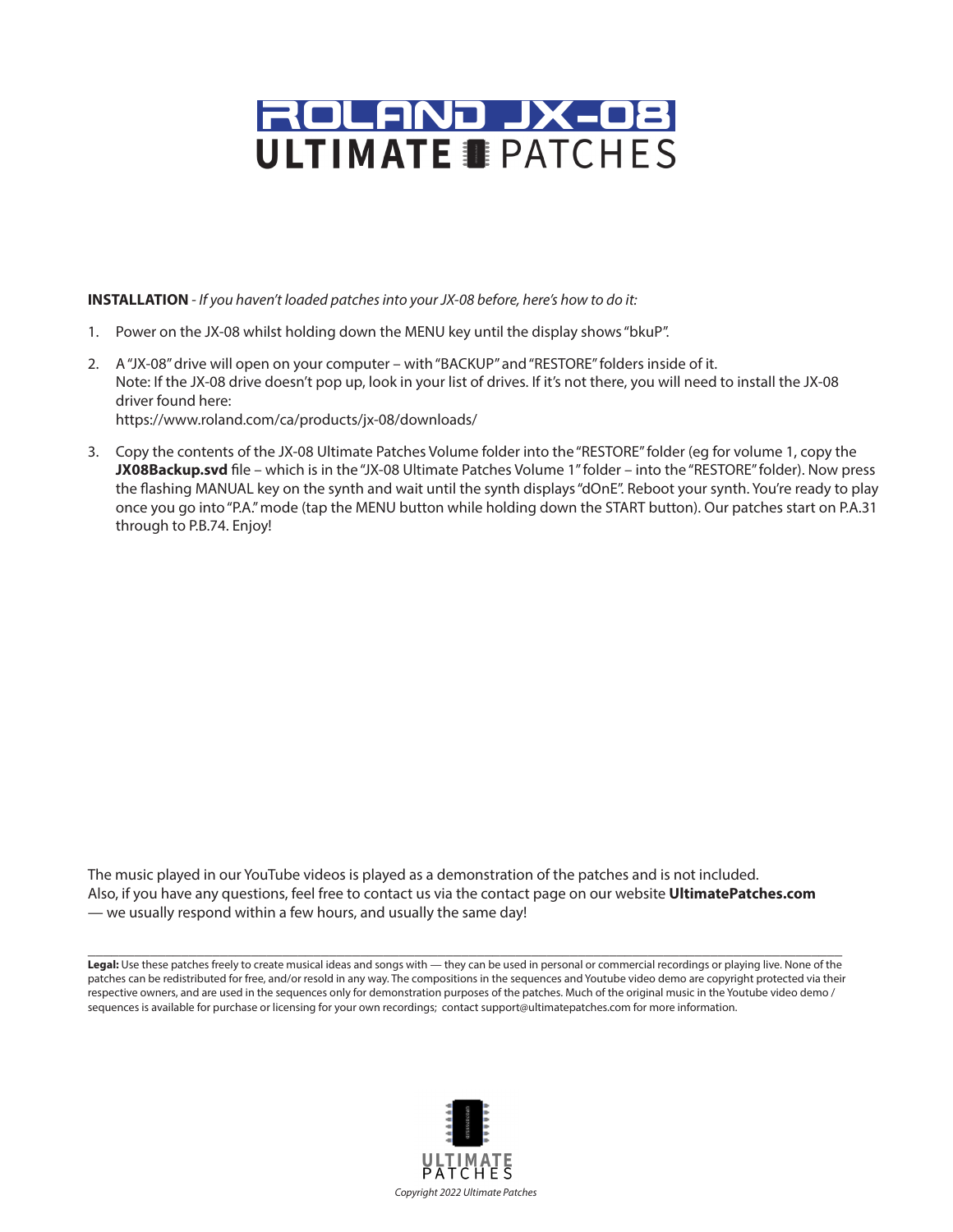## **VOLUME 1**

#### **BANK A**

P.A.31 TARKUS VALUE 32. GHOST STRINGS 33. PAD SAMPLER 34. DURAN DURAN 1986 35. THE POP PIANO 36. MONEY FOR NOTHING GUITAR\* P.A.37 BITLOCKS 2024 P.A.78 POWER GLOVE 38. ANCIENT PERU 41. GIBSON CRUNCH GUITAR\* 42. THE KOTO 43. TRON BLAST 44. ZAWILA 45. PULSE DIRT 46. DIGITAL AGOGO 47. THE VINTAGE ACOUSTIC 48. VCO DAZE 51. SUMMERS GAIN 52. ECUADOR ARP 53. LUSH LATEX 54. NEW ROMANTICA 55. THE MARIMBA 56. 1957 SCI-FI CLASSIC 57. JUNO STEEL PANS 58. TARG PULSER 61. THE WOOD BASS 62. JX-10 MAGIC PAD 63. JP-8000 DUALITY 64. PRINCE'S CORVETTE 65. THE ENIGMA 66. ELP 1970 LEAD P.A.67 ZAPFER LEAD P.A.68 DATA PROCESSOR P.A.32 P.A.33 P.A.34 P.A.35 P.A.36 P.A.38 P.A.41 P.A.42 P.A.43 P.A.44 P.A.45 P.A.46 P.A.47 P.A.48  $P.A.51$ P.A.52 P.A.53 P.A.54 P.A.55 P.A.56 P.A.57 P.A.58  $P.A.61$ P.A.62 P.A.63 P.A.64 P.A.65 P.A.66

P.A.71. ULI JON ROTH GUITAR '81 P.A.72 1941 JAZZ CLARINET 73. PUNKTZHAL 74. THE GRAND PIANO 75. LIGHT METAL 76. VINTAGE JARRE 77. SUAVE VIBRANTE 81. STYX OUTTAKE 82. THE VINTAGE B3 83. CATHEDRAL ORGAN 84. THE M1 ORGAN CLASSIC 85. SENOR GRANDE 86. HENDRIX HARPSICHORD '67 87. THUMPERAS 88. 1973 **P.A.73** P.A.74 P.A.75 P.A.76 P.A.77  $P.A.81$ P.A.82 P.A.83 P.A.84 P.A.85 P.A.86 P.A.87 P.A.88

#### **BANK B**

11. NES GAME REDUX 12. HIP-HOP SUB I 13. WIND BREAKERS 14. HIP-HOP BASS 1982 15. ATOMIC DOG LEAD '82 16. GORFIAN 17. PWM SWANK 18. TANGERINE DREAMER 21. THE 303 I 22. THE 303 II 23. MISTY LAKE LOON 24. ORBITAL DREAMS 25. PIONEERS 26. 1983 27. TEKMO STRINGS 28. BIRDLAND '77 REDUX P.B.11. P.B.12. **P.B.13** P.B.14. P.B.15. P.B.16. P.B.17. P.B.18.  $P.B.21.$ P.B.22.  $P.B.23$  $P.B.24$  $P.B.25$ P.B. 26  $P.B.27$ P.B.28

*\* to get authentic rock guitar sounds, play power chords (A+E or F+C etc).*

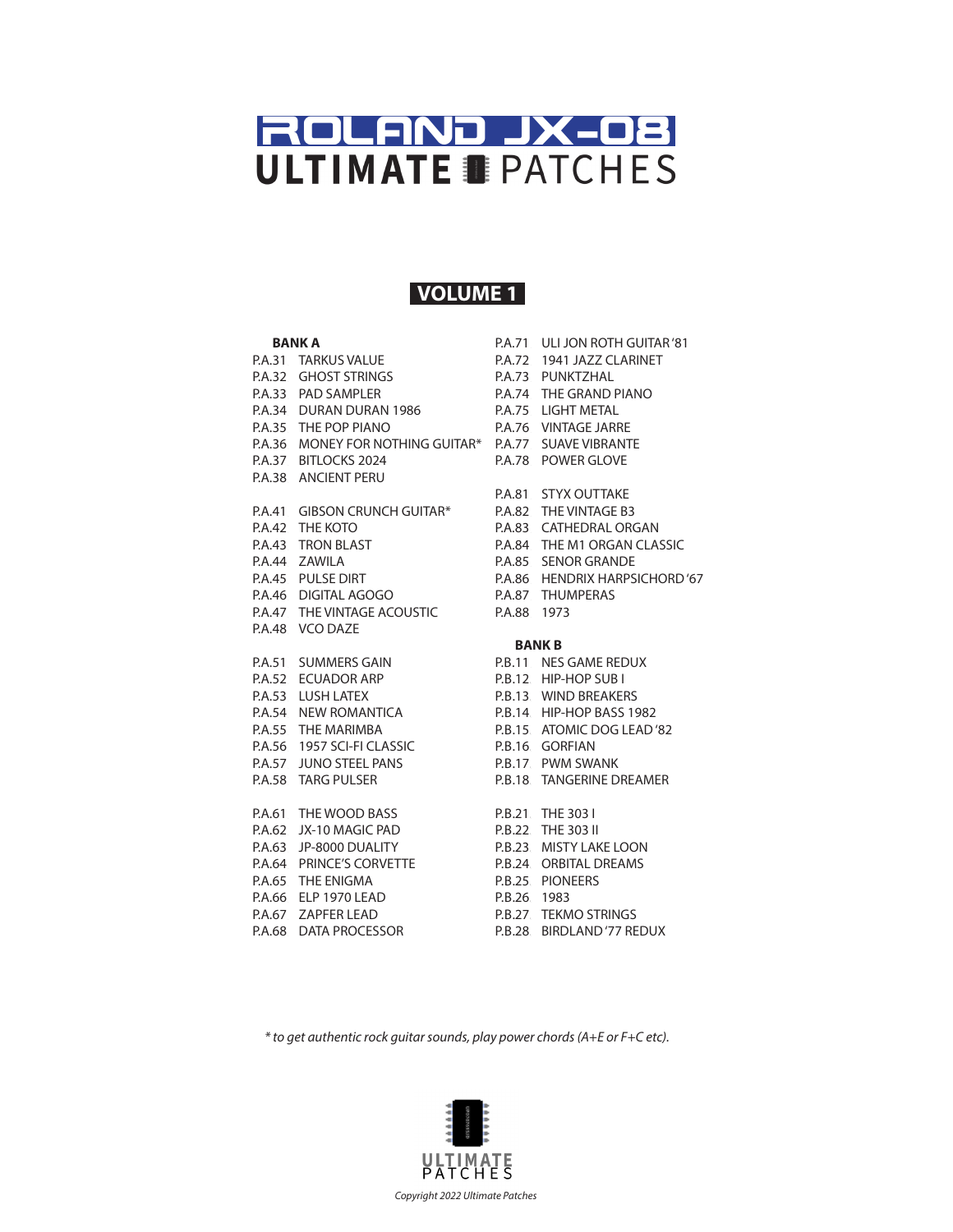## **VOLUME 1**

#### **BANK B** (continued)

P.B.31 THE AZTEC VILLAGE P.B.32 BERLIN ANTIQUITY P.B.33 PINK PANTHER FLUTES P.B.34 THE PAN FLUTE P.B.35 HERBIE'S ROCKIT P.B.36 POPCORN LEAD 1971 P.B.37 ETHERWORLD P.B.38 SUPERSAW CLASSIC I P.B.41 CYBRID P.B.42 TAU CETI P.B.43 THE FLUTE P.B.44 WIPEOUT GUITAR '63 P.B.45 CLAVINET 1976 P.B.46 MAJORICA

- P.B.47 NU-TECH LEAD P.B.48 LOGICAL FOODBALL
- P.B.51 1985
- P.B.52 ZERF TWINS
- P.B.53 THE GERMAN SHEPHERD
- P.B.54 SUPERSAW CLASSIC II
- P.B.55 SOUNDTRACK'84
- P.B.56 ASIATIC JOURNEY
- P.B.57 R2D2
- P.B.58 2001 MINOGUE CLASSIC

| P.B.61 | 808 CB REDUX             |
|--------|--------------------------|
| P.B.62 | SCHILLING BASS           |
| P.B.63 | ASTRALLIC                |
| P.B.64 | PRINCE 1999 OB-Xa        |
| P.B.65 | <b>METATRANCER</b>       |
| P.B.66 | <b>SHAPFSHIFTER LEAD</b> |
| P.B.67 | <b>BUBBLEGLITCH</b>      |
| P.B.68 | WIPFOUT GUITAR '63 II    |
|        |                          |
| P.B.71 | MR. FINGERS BASS'86      |
| P.B.72 | SUPER IX STRINGS         |
| P.B.73 | ASTRAI WORLDS 1978       |
| P.B.74 | STEVE HOWE '82 GUITAR*   |
|        |                          |

*\* to get authentic rock guitar sounds, play power chords (A+E or F+C etc).*

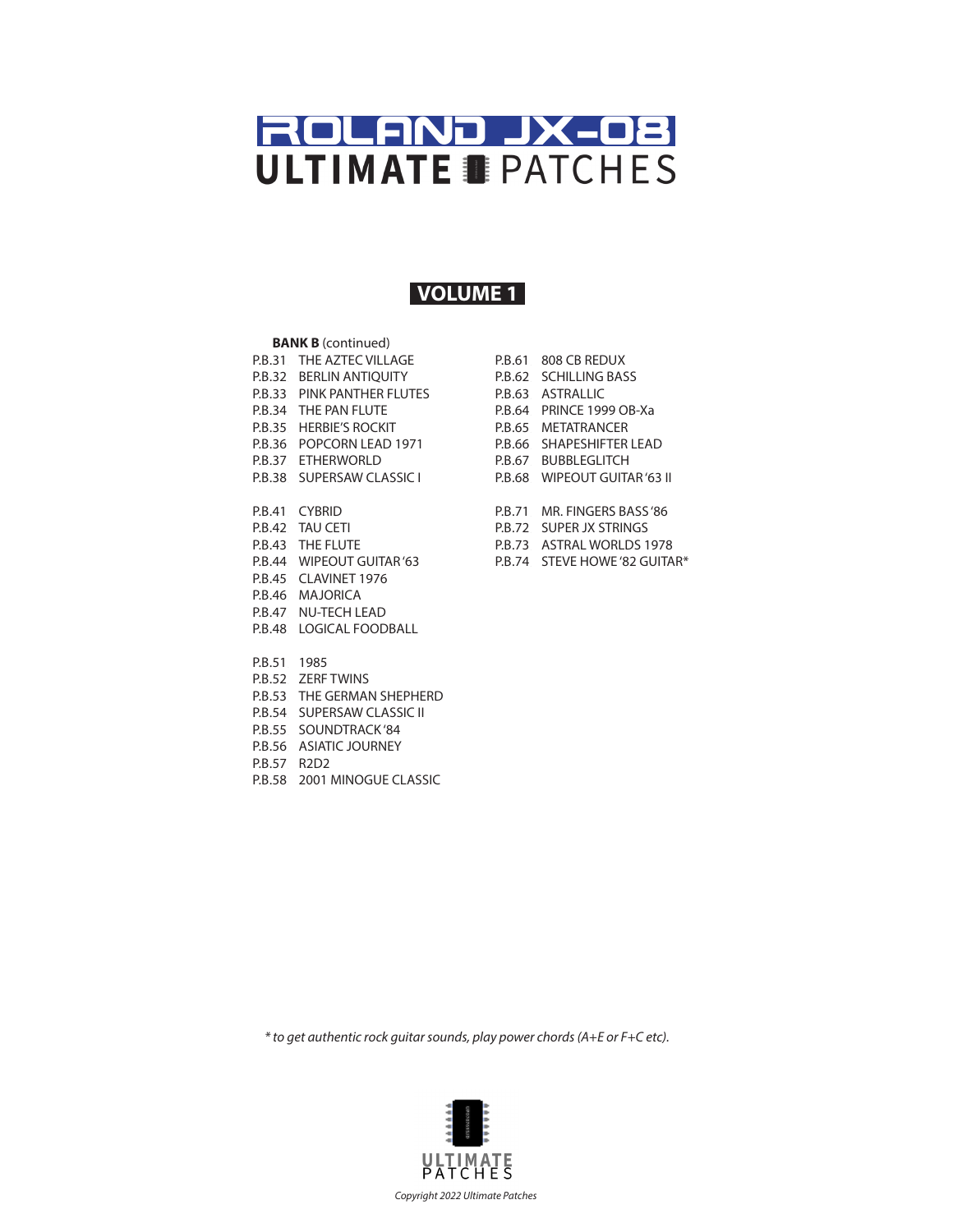## **VOLUME 2**

#### **BANK A**

P.A.31 THE 1976 RHODES P.A.32 CLIP TECH 33. HIPASS MAJESTIC 34. HARRY STYLES 2022 35. GOODBYE P.A.36 ASARIAN RISE P.A.37 1974 P.A.38 VINTAGE DIGITAL 41. SWEETBRASS LEAD 42. ROSARIO'S BASS 1987 43. BE KIND, REWIND 44. THE HORROR 45. ANALOG EPIC 46. JUNO CLASSIC 47. AMBIKA P.A.48 TV ID 1973 51. THE ACCORDION 52. ZAWINUL'S GHOST 53. DOVE COSMOS 54. DUA LEVITATING REDUX 55. CELESTIAL WONDER 56. TELEPHONE TONES\* 57. 2001 SURVIVOR STRINGS 58. THE KING'S BRASS 61. VINTAGE ROLAND RISE 62. JU-JITZU 63. TOPEKA CANYON 64. JACK GLITCH 65. LYLE MAYS BRASS 66. THE TOY BOX P.A.67 LAMBDA 2.0 P.A.68 MUSIC INDUSTRY P.A.33 P.A.34 P.A.35 P.A.41 P.A.42 P.A.43 P.A.44 P.A.45 P.A.46 P.A.47  $P.A.51$ P.A.52 P.A.53 P.A.54 P.A.55 P.A.56 P.A.57 P.A.58  $P.A.61$ P.A.62 P.A.63 P.A.64 P.A.65 P.A.66

P.A.71 TOMITA'S DREAM P.A.72 ROLAND 1983 BASS P.A.73 PIKA POPPER 74. THE UPRIGHT PIANO 75. DOLBY'S HAZE 76. GHOST IN THE MACHINE P.A.77 EBM ARP P.A.78 THE RETROCITY P.A.81 LOVE JONES 82. MAGNETIC HISTORY 83. THE SWEET ESCAPE 84. TAPE JOCKEY 85. SUPER JX 86. THE 1974 RHODES 87. CLASSIC CINEMA DROP 88. DEGRADED ELATION **BANK B** 11. USHER SUB 12. DIGITAL 80'S 13. BETARUNNER 14. HIP-HOP SUB II 15. PULSEBASSIX 16. JX MODULAR 17. SEQUENCER BASS 1983 18. ONE RIGHT NOW 21. MYSTERIE 22. DIGITAL ANGELS 23. GIRLS WANT – DRAKE 24. AUTOTRON 25. DATA VALUE 26. THE VEIL 27. DUOSITY 28. DRAGON'S ENEMY "E" P.A.74 P.A.75 P.A.76 P.A.82 P.A.83 P.A.84 P.A.85 P.A.86 P.A.87 P.A.88 P.B.11. P.B.12. **P.B.13** P.B.14. P.B.15. P.B.16. P.B.17. P.B.18.  $P.B.21.$ P.B.22.  $P.B.23$  $P.B.24$  $P.B.25$ P.B. 26  $P.B.27$ P.B.28

*\* to get authentic telephone busy signal sounds, play 3rds (A+C or F+A etc).*

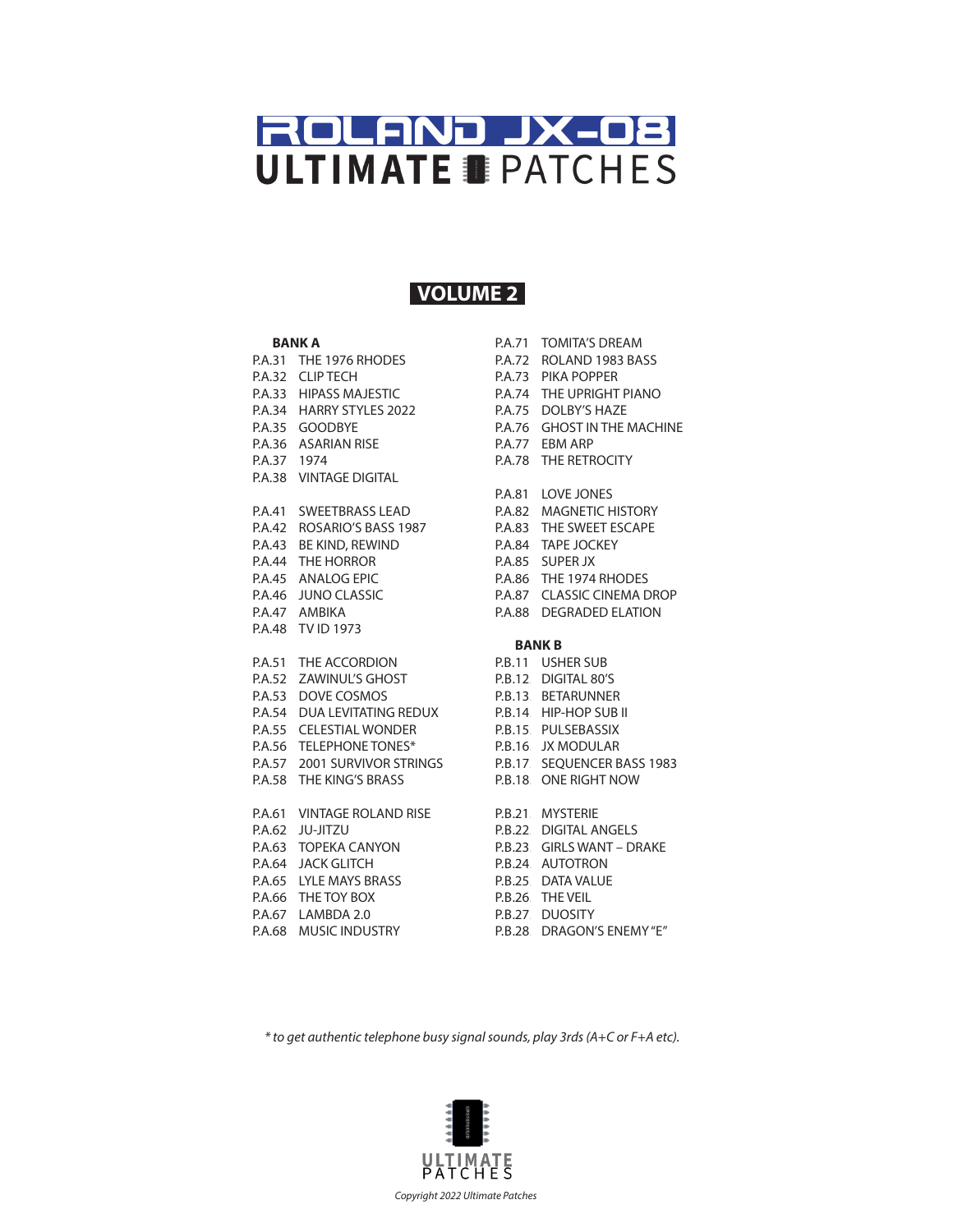## **VOLUME 2**

### **BANK B** (continued)

- P.B.31 ICARUS FLIGHT
- 32. ANALOG CLASSIC SWEEP P.B.32
- 33. DANCEHALL BASS 1986 P.B.33
- 34. A-HA REDUX P.B.34
- P.B.35 COSMIC DUST
- 
- 
- 
- P.B.41 BITCRUSH PONG
- 
- P.B.44 LONDON RAVE 1989
- P.B.45 JAMES BROWN HIPASS
- P.B.46 HISTRIONICA
- P.B.47 DUBSTEP MASSIVE
- P.B.48 COUNTING TIME
- P.B.51 THE ACOUSTIC GUITAR 1973
- P.B.52 NAZARETH REDUX
- P.B.53 1984
- P.B.54 1969 WURLITZER
- P.B.55 BADAROU'S GHOST
- P.B.56 DIGITAL PROPHET
- P.B.57 PHROOTI
- P.B.58 ESARA'S TREK
- P.B.36 POST MALONE IVERSON PAD P.B.66 CRACKLEPUSS P.B.37 POST MALONE IVERSON BASS P.B.67 1959 WURLITZER P.B.38 THE ANGRY KITTY P.B.68 REVERSO P.B.61 PATHOS P.B.62. RHODES SAMPLE GLITCH 63. JUNO 60 1982 CLASSIC 64. THE CARS 1979 LEAD P.B.65 MODULAR KIT P.B.62  $P.B.63$  $P.B.64$ 
	- P.B.71 JX FRETLESS
- P.B.42 SUPERTRAMP WURLITZER 1980 P.B.72 HERB ALPERT JX TRUMPET
- P.B.43 CHIPPY FRIENDS LEAD P.B.73 BARITONE SAX HIT
	- P.B.74 THE ASIMOV ODYSSEY

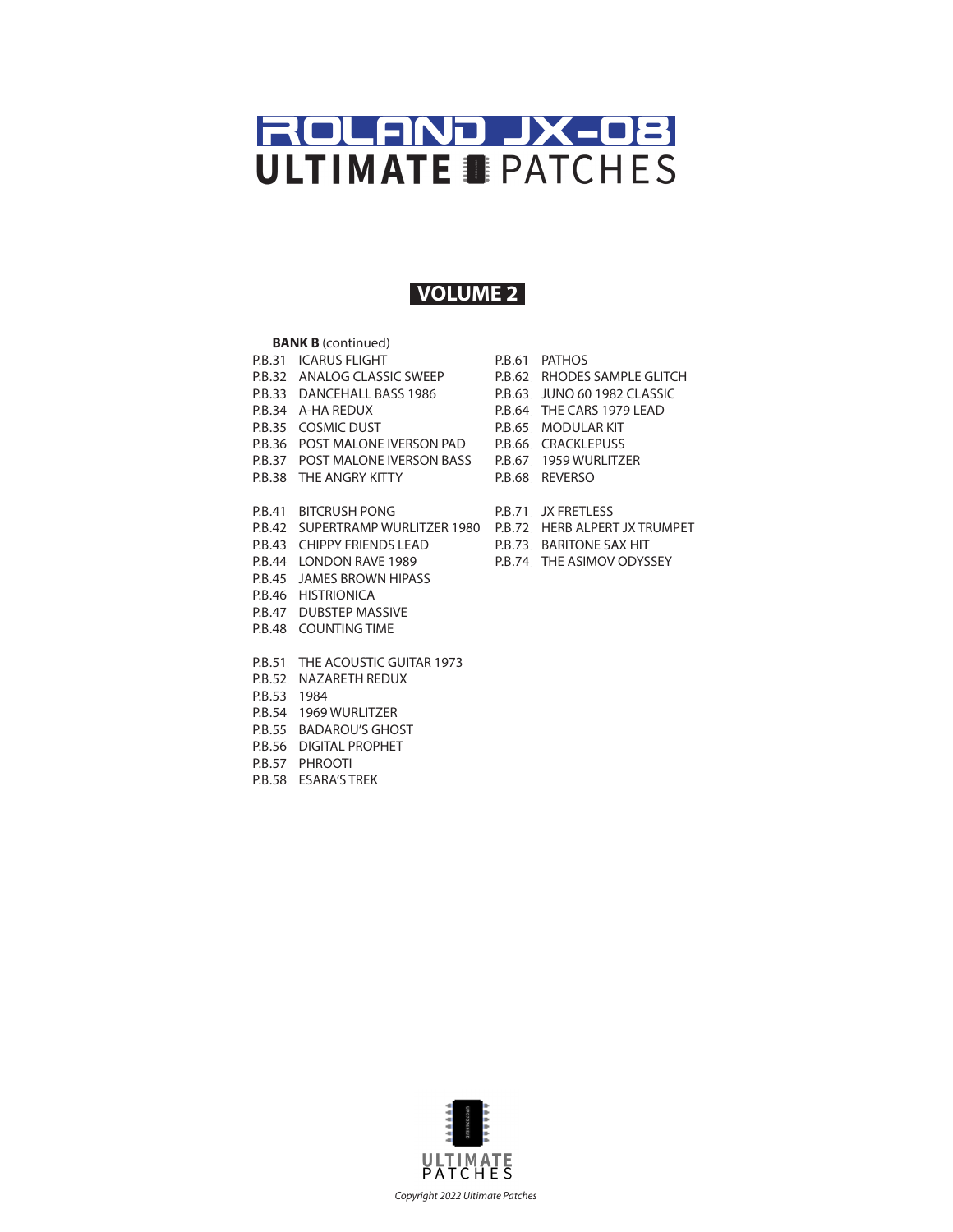### **VOLUME 3**

#### **BANK A**

P.A.31 EMULATOR VOX 32. EMULATOR HORNS 33. FAIRYTAILS LEAD 34. THOR'S HAMMER BASS 35. ANCIENT GRAIN PAD 36. THE SALOON PIANO 37. 1979 WURLITZER P.A.38 POSNER'S IBIZA 41. HELL'S DESCENT 42. WIGGLE FLUTE 43. 1985 BELLO LEAD 44. PET SHOP BOYS VOX 45. TEARS FOR FEARS 1985 46. FLASH GORDON BASS 47. GAS RIPPER LEAD P.A.48 DX7 BASS REDUX 51. SUPERDROP 52. MING'S MAGIC 53. THE BEATBOXER 54. VANGELIS LOVE I 55. DEEPSEA CIRCUS 56. DIRTYWORLD BASS 57. THE HARMONICA 58. VHS SUPERDRAMA '85 61. FUTURESTEP VOX 62. RESODRIFTER 63. ANDY GRIFFITH WHISTLER 64. JX-10 STELLARIX P.A.65 FILTERSHOT P.A.66 VANGELIS LOVE II P.A.67 MINIMOOG 1977 P.A.68 CRACKLEJACK P.A.32 P.A.33 P.A.34 P.A.35 P.A.36 P.A.37 P.A.41 P.A.42 P.A.43 P.A.44 P.A.45 P.A.46 P.A.47  $P.A.51$ P.A.52 P.A.53 P.A.54 P.A.55 P.A.56 P.A.57 P.A.58  $P.A.61$ P.A.62 P.A.63 P.A.64

P.A.71. PRESSURE FEED P.A.72 BADAROU'84 73. SWATCHVOX BEND 74. SELF CONTROL PAD '84 75. KEY LARGO 76. USHER LEAD 2004 77. PURE TRANCE 1998 78. MACHINE LEARNING 81. DIGIPOP 82. CATCALLER 83. JACK & DIANE DRUMS '82 84. PULSEGRINDR 2025 85. SELF CONTROL BASS '84 86. BORGANIX 87. DIGITAL HARP 88. FULLY PRESENT **P.A.73** P.A.74 P.A.75 P.A.76 P.A.77 **P.A.78**  $P.A.81$ P.A.82 P.A.83 P.A.84 P.A.85 P.A.86 P.A.87 P.A.88

#### **BANK B**

11. GALAGA CHIPTUNE 12. WEEKND BELLS 2021 13. SELF CONTROL BELLS '84 14. TANGERINE HAZE 15. LOW BALLER 16. PROTOZ BASS 17. SAWCHIPPER SID 18. PULSECHIPPER SID 21. MIAMI VICE TOMS 22. CASIO SK-1 DRUMS 23. RETROWAVE DRUMS 24. POWER STATION DRUMS '85 P.B.25. POST MALONE DRUMS 26. SIMMONS DATADRUMS 27. HARDSTEP DRUMS P.B.11. P.B.12. **P.B.13** P.B.14. P.B.15. P.B.16. P.B.17. P.B.18.  $P.B.21.$ P.B.22.  $P.B.23$  $P.B.24$ P.B. 26  $P.B.27$ 

28. PRINCE DRUMS REDUX P.B.28

*For drum patches (many in in P.B.21 - P.B.28) that loop when held: To make beats, try holding 2, 3, or 4 notes and hit them at different velocities.*